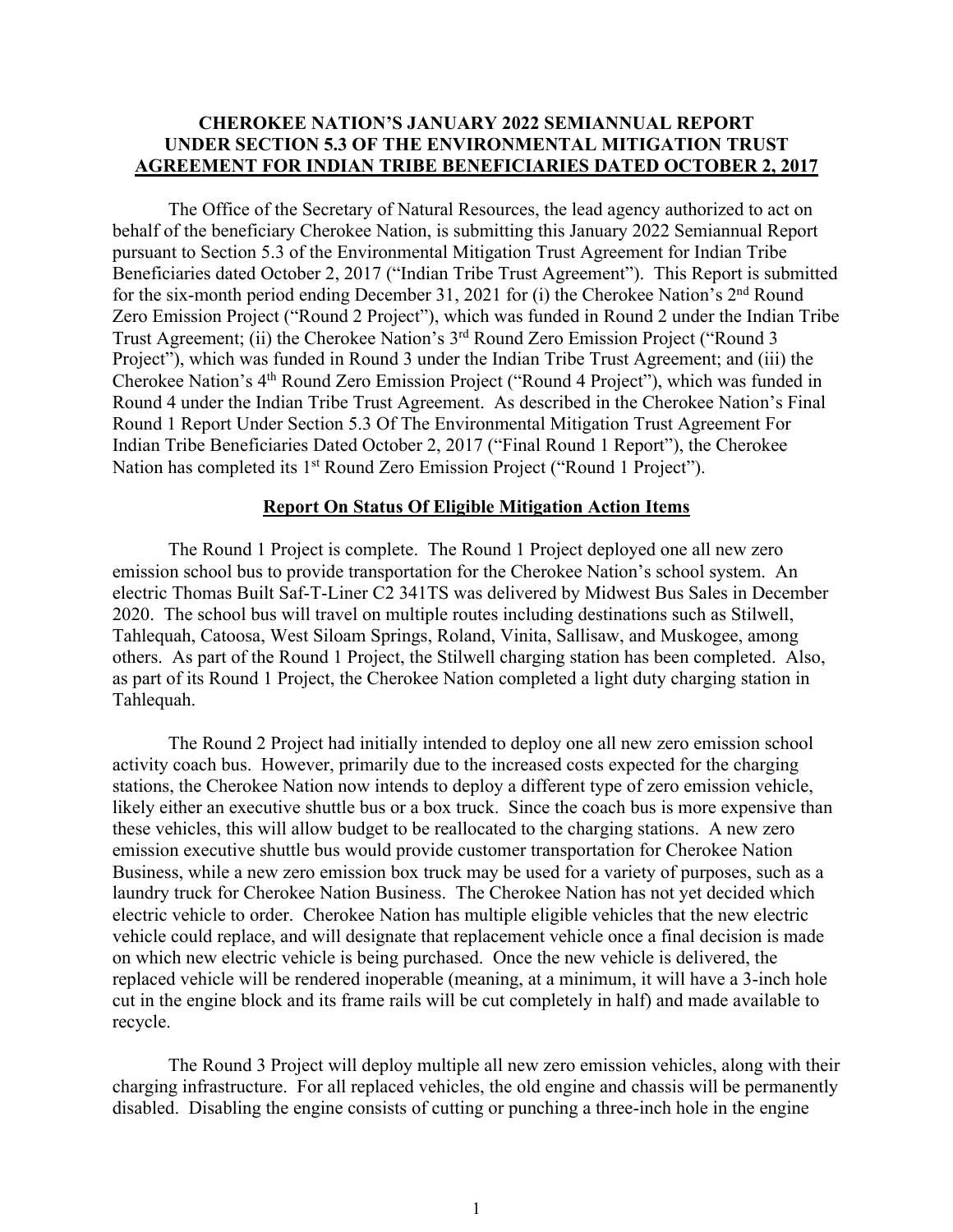block. Disabling the chassis entails cutting completely through the frame/frame rails on each side of the vehicle/equipment at a point located between the front and rear axles. If other, preapproved scrapping methods were used, details and documentation will be included, including photos of the disabled engine/chassis and/or a signed Certificate of Vehicle/Engine Destruction.

The Round 4 Project will deploy multiple all new zero emission vehicles, along with their charging infrastructure. For all replaced vehicles, the old engine and chassis will be permanently disabled. Disabling the engine consists of cutting or punching a three-inch hole in the engine block. Disabling the chassis entails cutting completely through the frame/frame rails on each side of the vehicle/equipment at a point located between the front and rear axles. If other, preapproved scrapping methods were used, details and documentation will be included, including photos of the disabled engine/chassis and/or a signed Certificate of Vehicle/Engine Destruction.

As with the Round 1 Project electric school bus, the Round 2 executive shuttle bus or box truck and the Rounds 3 and 4 heavy duty electric vehicles may travel on multiple routes including destinations such as Tahlequah, Catoosa, Stilwell, West Siloam Springs, Roland, Vinita, Sallisaw, and Muskogee, among others. The Nation intends to install charging stations at many of these locations as part of the charging infrastructure for the new vehicles. Here is the status of the Section 2(e)(4) charging stations that are planned to be installed as part of the projects:

- Tahlequah (Cherokee Nation WW Keeler Main Complex) charging station was installed as part of the Round 2 Project.
- Stilwell charging station was installed as part of the Round 1 Project.
- Sequoyah High School charging station is under construction.
- Catoosa charging station is in the planning phase.
- Vinita charging station is in the planning phase.
- Additional charging stations will be installed in a cascading order of priority depending on available funding and actual costs.

The Cherokee Nation also intends to install a solar canopy in Catoosa as part of the charging infrastructure, and a solar canopy in Vinita as part of the charging infrastructure.

The projects also include a construction cost component under the administrative cost section of Appendix D-2. Francis Renewable Energy, the contractor the Cherokee Nation is working with on the charging stations, has informed the Cherokee Nation that many of the facilities may need to be altered to allow for use as a multiple bus charging station, primarily consisting of reinforcing the concrete due to the anticipated weight of the buses. Cost estimates for this are included in the budgets below.

The projects also include light duty ZEV charging stations. In accordance with Section 9(c)(1) of Appendix D-2, the Cherokee Nation is planning to make all light duty ZEV charging stations available to the public on property owned by the Cherokee Nation. The number and final design of these charging stations will depend on the particular site's needs, as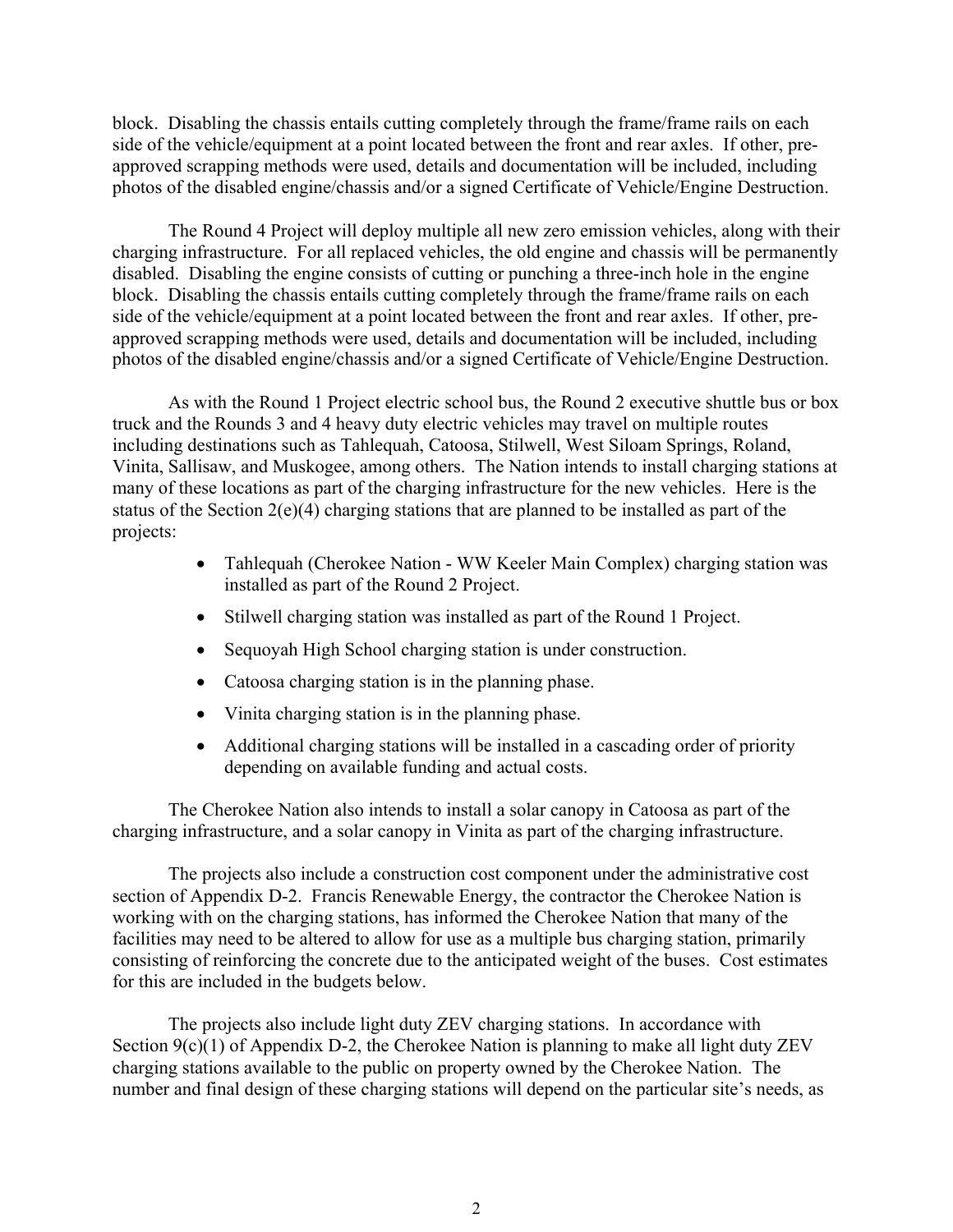well as the available budget based on the actual costs of installation at each selected site. The process for the light duty ZEV component for each round will not be finalized until the charging station infrastructure plans are completed for the heavy duty vehicles. Here is the status of the Section 9 charging stations that are planned to be installed as part of the projects:

- Tahlequah (Cherokee Nation WW Keeler Main Complex) light duty ZEV charging station was installed as part of the Round 1 Project.
- Tahlequah (Cherokee Nation Markoma Complex) light duty ZEV charging station was installed as part of the Round 2 Project.
- Catoosa light duty ZEV charging station is in the planning phase.
- Vinita light duty ZEV charging station is in the planning phase.
- Additional light duty ZEV charging stations will be installed in a cascading order of priority depending on available funding and actual costs.

The project schedule and budget have had revisions as detailed below. Costs expended thus far are also detailed below.

## **Report On How Cherokee Nation Has Made Documentation Publicly Available**

The Cherokee Nation has complied with Sections 5.2.7.2 and 5.3 of the Indian Tribe Trust Agreement by making publicly available all documentation submitted in support of its funding request and all records supporting all expenditures of any funds it receives, subject to applicable laws governing the publication of confidential business information and personally identifiable information, including the following:

- Posting its Round 1 Project application at the following website: https://www.cherokee.org/our-government/secretary-of-natural-resources-office/
- Posting its November 2019 Semiannual Report at the following website: https://www.cherokee.org/our-government/secretary-of-natural-resources-office/
- Posting its Round 2 Project application at the following website: https://www.cherokee.org/our-government/secretary-of-natural-resources-office/
- Posting its January 2020 Semiannual Report at the following website: https://www.cherokee.org/our-government/secretary-of-natural-resources-office/
- Posting its July 2020 Semiannual Report at the following website: https://www.cherokee.org/our-government/secretary-of-natural-resources-office/
- Posting its Round 3 Project application at the following website: https://www.cherokee.org/our-government/secretary-of-natural-resources-office/
- Posting its January 2021 Semiannual Report at the following website: https://www.cherokee.org/our-government/secretary-of-natural-resources-office/
- Posting its May 2021 Semiannual Report at the following website: https://www.cherokee.org/our-government/secretary-of-natural-resources-office/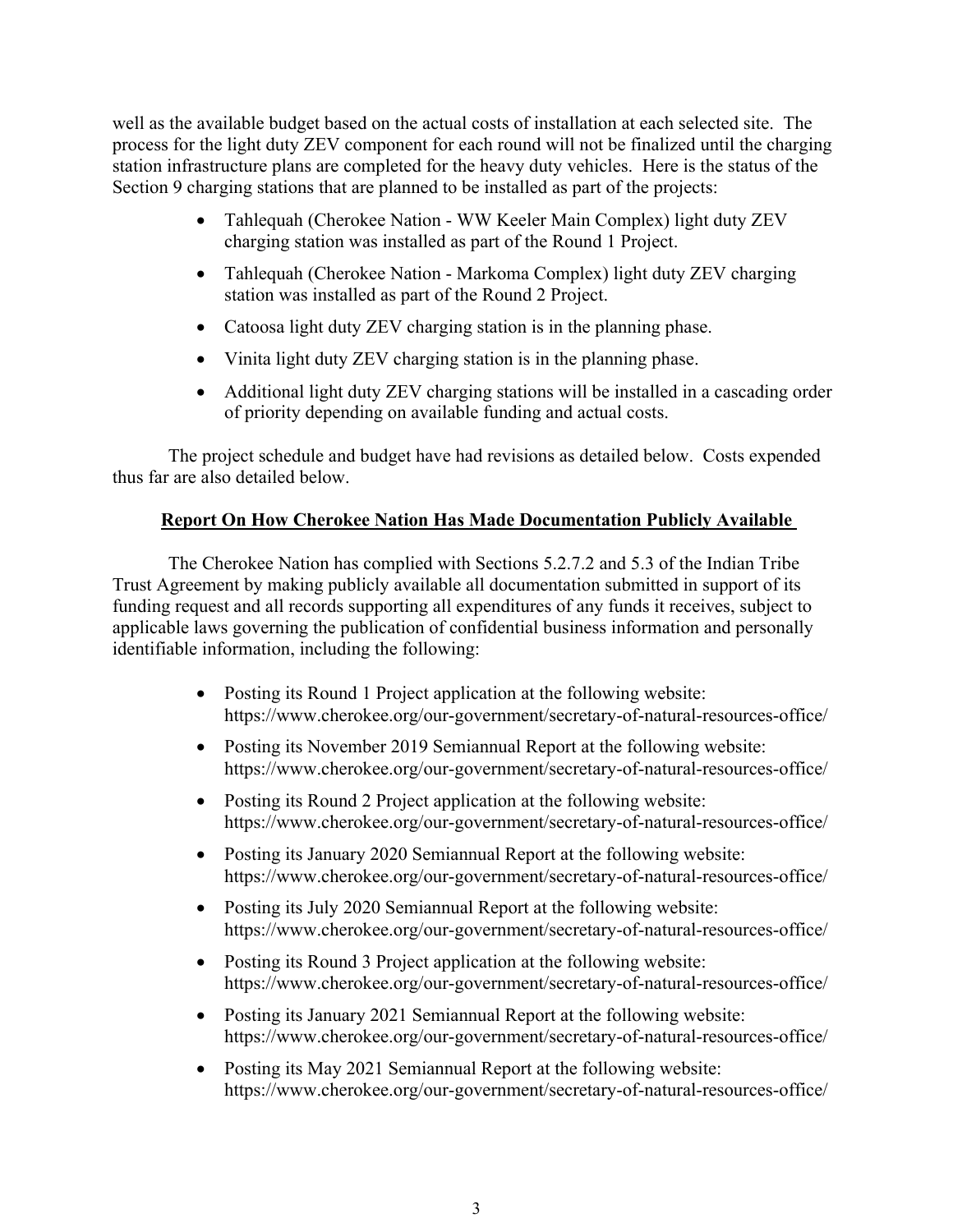- Posting its May 2021 Final Round 1 Report at the following website: https://www.cherokee.org/our-government/secretary-of-natural-resources-office/
- Posting its July 2021 Round 1 Report at the following website: https://www.cherokee.org/our-government/secretary-of-natural-resources-office/
- Posting its August 2021 Round 4 application at the following website: https://www.cherokee.org/our-government/secretary-of-natural-resources-office/

## **Report On Eligible Mitigation Action Management Plan Including Detailed Costs, Budget, And Implementation And Expenditures Timeline**

## **REVISED PROJECT SCHEDULE AND MILESTONES – ROUND 1 PROJECT**

The Cherokee Nation has completed its Round 1 Project.

## **REVISED PROJECT SCHEDULE AND MILESTONES – ROUND 2 PROJECT**

The Cherokee Nation has revised its Round 2 Project schedule.

*Step 1. Trustee Award (3 months) [COMPLETED]*

*The Trustee distributed funds to the Cherokee Nation in November 2019.* 

*Step 2. Contracting, Project Planning, and Initiation [COMPLETED]*

*This step is completed.* 

Step 3 (Infrastructure Installation and Vehicle Deployment) [January 2023]

The Cherokee Nation anticipates that steps 3.a. (Vehicle Procurement and Deployment) and 3.b. (Infrastructure Installation) can be performed simultaneously.

Step 3a. Vehicle Procurement and Deployment [August 2022]

This step includes finalizing the specifications for the vehicles by working with the third party supplier. Once the specifications are finalized, the Cherokee Nation expects that the leadtime on the vehicles will be at least 12 months. The funds for the vehicle will be expended when the vehicle is delivered. The Cherokee Nation will conduct pre-delivery inspections to approve vehicle delivery, and conduct post-delivery inspections for final approval. If necessary, the Cherokee Nation will engage the services of external vendors to complete the inspections.

This step also includes deployment of the vehicle. Delivered vehicles will be registered and insured by the Cherokee Nation. At the time the vehicle is delivered, construction of some of the charging stations should be completed. A series of tests will be conducted to ensure the vehicles can be charged properly with the charging equipment and can operate along the planned routes, including testing the vehicle at any existing charging station(s). During this phase, staff will receive the necessary training to operate and maintain the vehicles.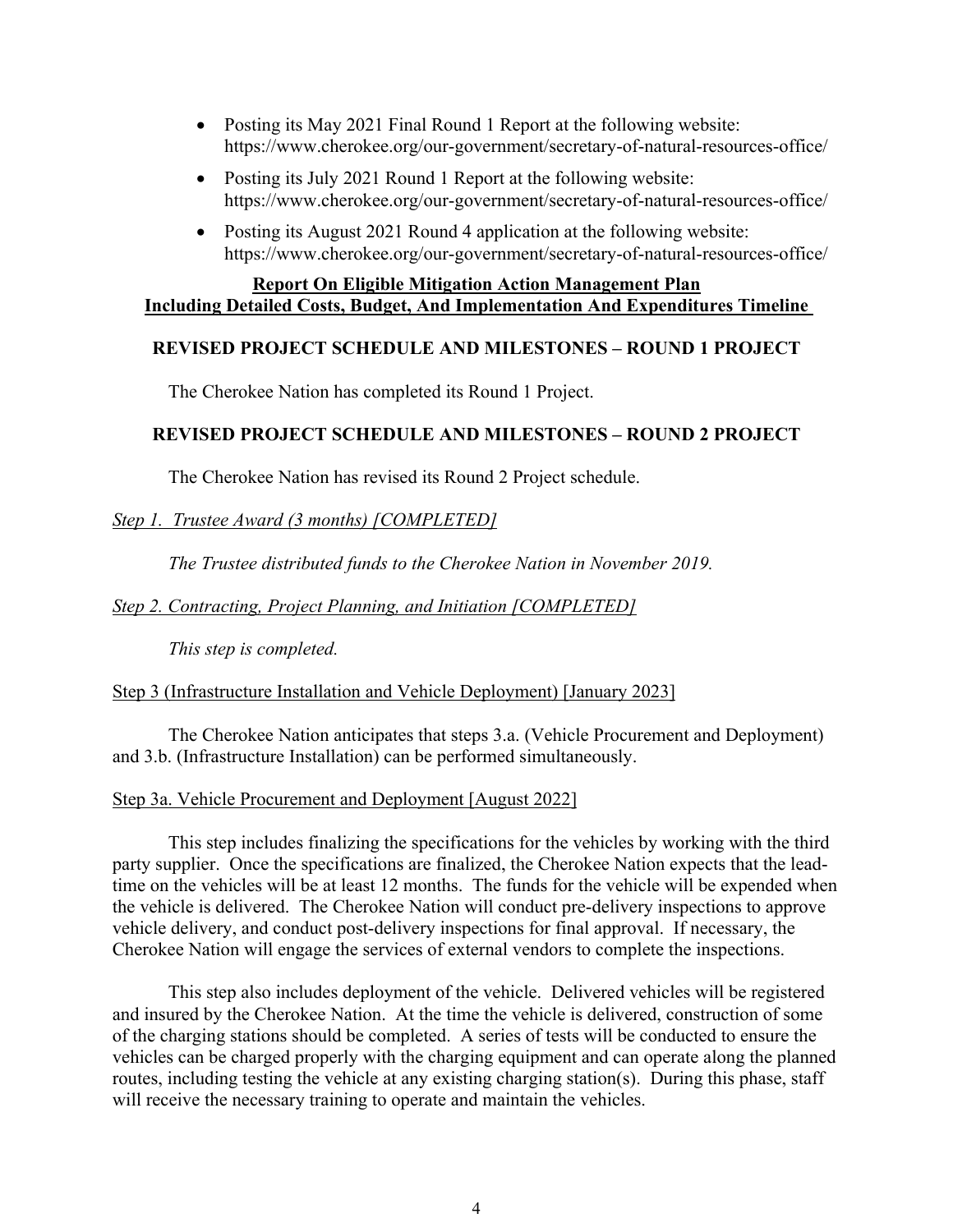### Step 3b. Infrastructure Installation [January 2023]

This step includes finalizing site plans for the charging stations and seeking the necessary permits from local authorities to install the systems. During this step, the Cherokee Nation will be working with all third parties to develop site and installation plans for the charging stations, including any site engineering (such as civil, electrical, and mechanical), construction, and equipment installation.

The costs for the charging infrastructure equipment will be expended when the parts are ordered once the site design is complete. The costs for the charging infrastructure installation will be expended as infrastructure is completed. Once construction at a charging site is complete, the site will be tested with the vehicles in the Cherokee Nation's electric fleet.

#### Step 4. Project Completion [February 2023]

Once the replaced vehicle is scrapped and the charging infrastructure is installed, the Cherokee Nation will issue a final report summarizing implementation and will close out the project with the Trustee.

## **REVISED PROJECT SCHEDULE AND MILESTONES – ROUND 3 PROJECT**

The Cherokee Nation has revised its Round 3 Project schedule.

## *Step 1. Trustee Award [completed November 2020]*

The Trustee has distributed Round 3 funds to the Cherokee Nation.

## Step 2. Contracting, Project Planning, and Initiation [November 2021]

This step will include detailed project planning to finalize the scope, assignments, and timeline. This phase will result in a formal kick-off of the Project with all team members so that they can successfully meet project goals and objectives. This step also includes executing agreements with the contractors, including final selection of the all-new electric medium and large vehicle manufacturers. The Cherokee Nation anticipates that this can mostly be performed simultaneously with project planning. The Cherokee Nation estimates that this will take about 12 months.

## Step 3 (Infrastructure Installation and Vehicle Deployment) [July 2023]

The Cherokee Nation anticipates that steps 3.a. (Vehicle Procurement and Deployment) and 3.b. (Infrastructure Installation) can be performed simultaneously.

## Step 3.a. Vehicle Procurement and Deployment [May 2023]

This step includes finalizing the specifications for the vehicles by working with the third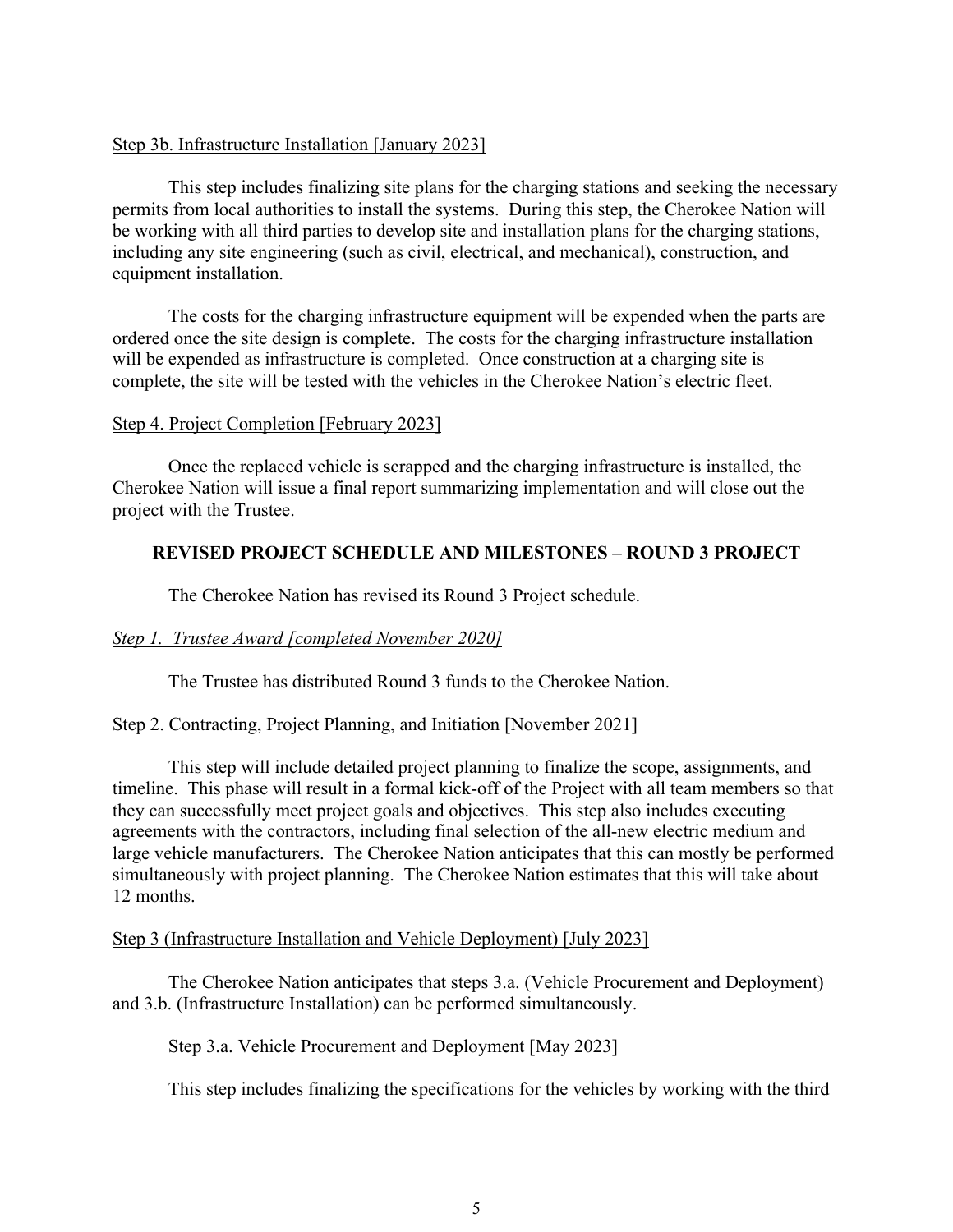party suppliers. Once the specifications are finalized, the Cherokee Nation expects that the leadtime on the vehicles will be at least 12 months. The funds for the vehicles will be expended when a vehicle is ordered. The Cherokee Nation will conduct pre-delivery inspections to approve vehicle delivery, and conduct post-delivery inspections for final approval. If necessary, the Cherokee Nation will engage the services of external vendors to complete the inspections.

This step also includes deployment of the vehicles. Delivered vehicles will be registered and insured by the Cherokee Nation. At the time a vehicle is delivered, construction of some of the charging stations should be completed. A series of tests will be conducted to ensure the vehicles can be charged properly with the charging equipment and can operate along the planned medium and large vehicle routes, including testing the vehicle at any existing charging station(s). During this phase, staff will receive the necessary training to operate and maintain the vehicles. At the end of this phase, the vehicle being replaced will be scrapped.

#### Step 3.b. Infrastructure Installation [September 2023]

This step includes finalizing site plans for the charging stations and seeking the necessary permits from local authorities to install the systems. During this step, the Cherokee Nation will be working with all third parties to develop site and installation plans for the charging stations, including any site engineering (such as civil, electrical, and mechanical), construction, and equipment installation.

The costs for the charging infrastructure equipment will be expended when the parts are ordered once the site design is complete. The costs for the charging infrastructure installation will be expended as infrastructure is completed. Once construction at a charging site is complete, the site will be tested with the vehicles in the Cherokee Nation's electric fleet.

#### Step 4. Project Completion [October 2023]

Once the replaced vehicles are scrapped and the charging infrastructure is installed, the Cherokee Nation will issue a final report summarizing implementation and will close out the project with the Trustee.

## **REVISED PROJECT SCHEDULE AND MILESTONES – ROUND 4 PROJECT**

The Cherokee Nation has revised its Round 4 Project schedule.

## *Step 1. Trustee Award [completed November 2021]*

The Trustee has distributed Round 4 funds to the Cherokee Nation.

#### Step 2. Contracting, Project Planning, and Initiation [November 2022]

This step will include detailed project planning to finalize the scope, assignments, and timeline. This phase will result in a formal kick-off of the Project with all team members so that they can successfully meet project goals and objectives. This step also includes executing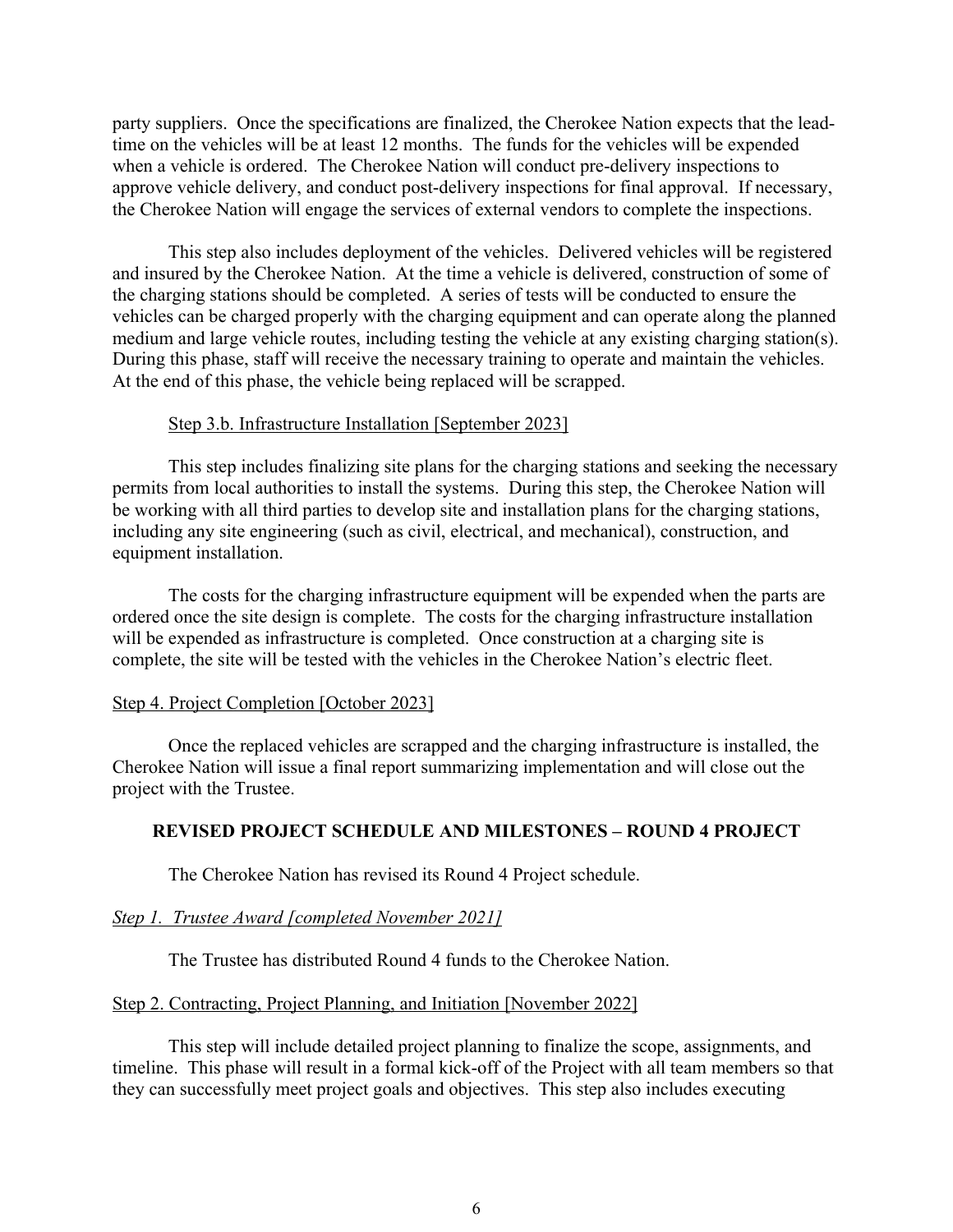agreements with the contractors, including final selection of the all-new electric medium and large vehicle manufacturers. The Cherokee Nation anticipates that this can mostly be performed simultaneously with project planning. The Cherokee Nation estimates that this will conclude in November 2022.

#### Step 3 (Infrastructure Installation and Vehicle Deployment) [May 2024]

The Cherokee Nation anticipates that steps 3.a. (Vehicle Procurement and Deployment) and 3.b. (Infrastructure Installation) can be performed simultaneously.

#### Step 3.a. Vehicle Procurement and Deployment [August 2023]

This step includes finalizing the specifications for the vehicles by working with the third party suppliers. Once the specifications are finalized, the Cherokee Nation expects that the leadtime on the vehicles will be at least 12 months. The funds for the vehicles will be expended when a vehicle is ordered. The Cherokee Nation will conduct pre-delivery inspections to approve vehicle delivery, and conduct post-delivery inspections for final approval. If necessary, the Cherokee Nation will engage the services of external vendors to complete the inspections.

This step also includes deployment of the vehicles. Delivered vehicles will be registered and insured by the Cherokee Nation. At the time a vehicle is delivered, construction of some of the charging stations should be completed. A series of tests will be conducted to ensure the vehicles can be charged properly with the charging equipment and can operate along the planned medium and large vehicle routes, including testing the vehicle at any existing charging station(s). During this phase, staff will receive the necessary training to operate and maintain the vehicles. At the end of this phase, the vehicle being replaced will be scrapped.

#### Step 3.b. Infrastructure Installation [May 2024]

This step includes finalizing site plans for the charging stations and seeking the necessary permits from local authorities to install the systems. During this step, the Cherokee Nation will be working with all third parties to develop site and installation plans for the charging stations, including any site engineering (such as civil, electrical, and mechanical), construction, and equipment installation.

The costs for the charging infrastructure equipment will be expended when the parts are ordered once the site design is complete. The costs for the charging infrastructure installation will be expended as infrastructure is completed. Once construction at a charging site is complete, the site will be tested with the vehicles in the Cherokee Nation's electric fleet.

#### Step 4. Project Completion [June 2024]

Once the replaced vehicles are scrapped and the charging infrastructure is installed, the Cherokee Nation will issue a final report summarizing implementation and will close out the project with the Trustee.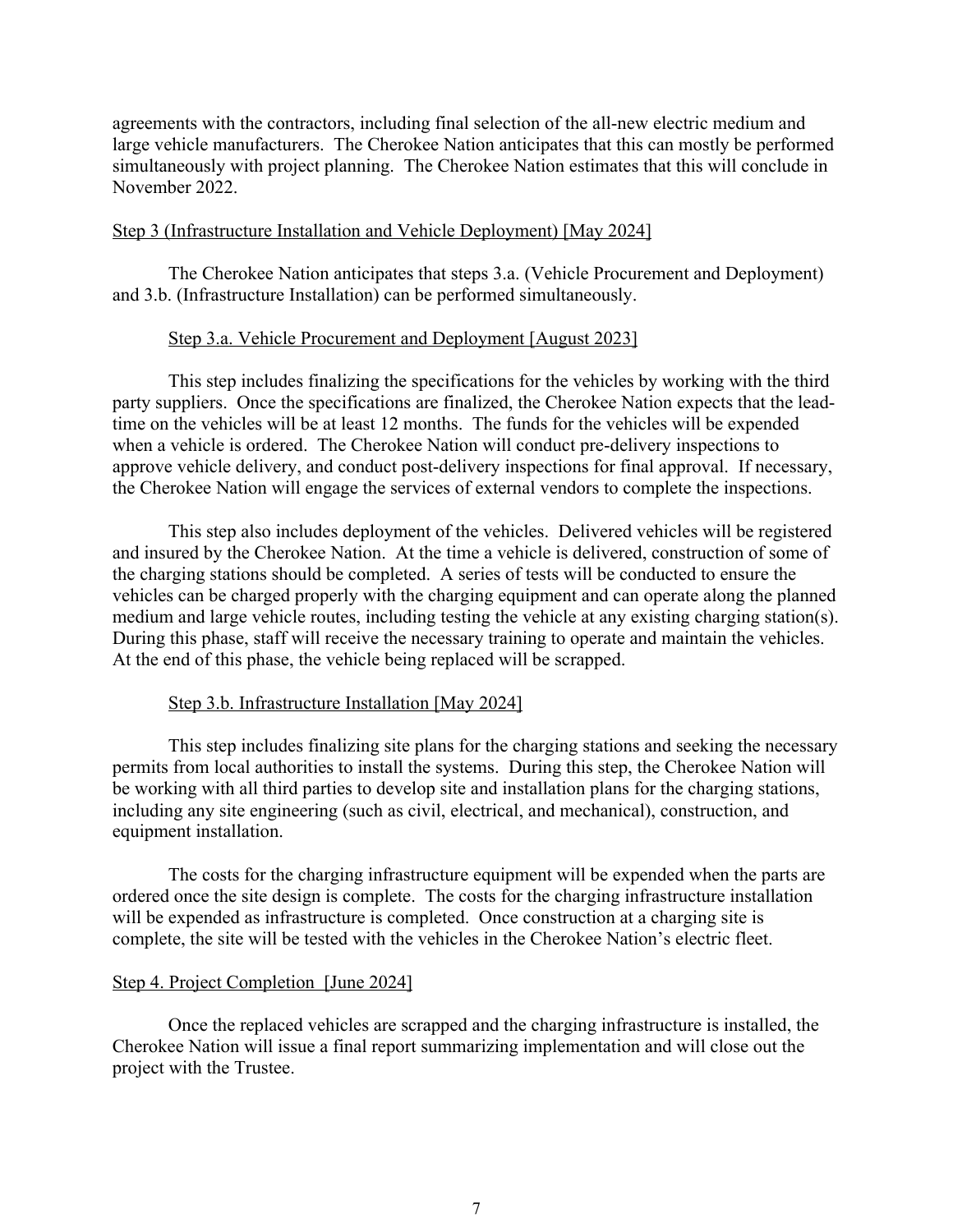|  | <b>FINAL BUDGET – ROUND 1 PROJECT</b> |  |  |
|--|---------------------------------------|--|--|
|--|---------------------------------------|--|--|

| <b>Eligible Mitigation</b><br><b>Action and Mitigation</b><br><b>Action Expenditure</b><br><b>Categories</b>                | <b>Item</b>                                             |              | Cost                     | Qty.         | Final<br><b>Budget</b> |           | Original<br><b>Budget</b> |           |
|-----------------------------------------------------------------------------------------------------------------------------|---------------------------------------------------------|--------------|--------------------------|--------------|------------------------|-----------|---------------------------|-----------|
|                                                                                                                             | <b>Thomas Bus</b>                                       | \$           | 375,823                  | $\mathbf{1}$ | $\mathbb{S}$           | 375,823   | $\mathbb{S}$              | 395,823   |
|                                                                                                                             | <b>Bus Charging</b><br>Infrastructure                   | $\mathbb{S}$ | 182,942                  | $\mathbf{1}$ | $\mathbb{S}$           | 182,942   | $\mathbb{S}$              | 154,602   |
| D-2 Section $2(e)(1)$ -<br>Government-Owned<br><b>Eligible Buses</b>                                                        | <b>Bus Charging</b><br>Infrastructure -<br>Solar Canopy | \$           | $\overline{\phantom{a}}$ | 0%           | \$                     |           | \$                        | 126,000   |
|                                                                                                                             | <b>Bus Accessories</b>                                  | $\mathbb{S}$ | 6,965                    | $\mathbf{1}$ | $\mathbb{S}$           | 6,965     | $\mathbb{S}$              |           |
|                                                                                                                             | Bus salvage fee                                         | $\mathbb{S}$ | 423                      | $\mathbf{1}$ | $\mathbb{S}$           | 423       | $\mathbb{S}$              |           |
| D-2 Section 2(e)(1) - Government-Owned Eligible Buses Subtotal:                                                             |                                                         |              |                          |              | \$566,153              |           | \$676,425                 |           |
| D-2 Section $9(c)(1)$ -<br>Light Duty ZEV, Gov't<br>Property                                                                | <b>Light Duty</b><br>Chargers                           | \$           | 121,318                  | $\mathbf{1}$ | $\mathbb{S}$           | 121,318   | $\mathbb{S}$              | 74,720    |
| D-2 Section $9(c)(1)$                                                                                                       | - Light Duty ZEV, Gov't Property Subtotal:              |              |                          |              |                        | \$121,318 |                           | \$74,720  |
|                                                                                                                             | Contractual -<br>application                            | $\mathbb{S}$ | 350                      | 114          | \$                     | 39,916    | $\mathbb{S}$              | 39,916    |
|                                                                                                                             | Contractual -<br>project                                | $\mathbb{S}$ | 350                      | 39.54        | \$                     | 13,839    | $\mathbb{S}$              | 19,950    |
| Administrative<br>Expenditures                                                                                              | Contractual -<br>technical                              | \$           | 25,000                   | $\mathbf{1}$ | $\mathbb{S}$           | 25,000    | $\mathcal{S}$             |           |
|                                                                                                                             | Contractual -<br>commissioning                          | \$           | 16,668                   | $\mathbf{1}$ | \$                     | 14,263    |                           |           |
|                                                                                                                             | Construction -<br>concrete                              | \$           | 28,300                   | $\mathbf{1}$ | \$                     | 28,300    | \$                        |           |
| Administrative Expenditures Subtotal:                                                                                       |                                                         |              |                          |              | \$121,318              |           | \$59,866                  |           |
| Cost share correction - to be accomplished by reducing funding of the<br>light duty ZEV project and/or administrative costs |                                                         |              |                          |              |                        | $\S(0)$   |                           | \$(2,222) |
| PROJECT TOTAL                                                                                                               |                                                         |              |                          |              |                        | \$808,789 |                           | \$808,789 |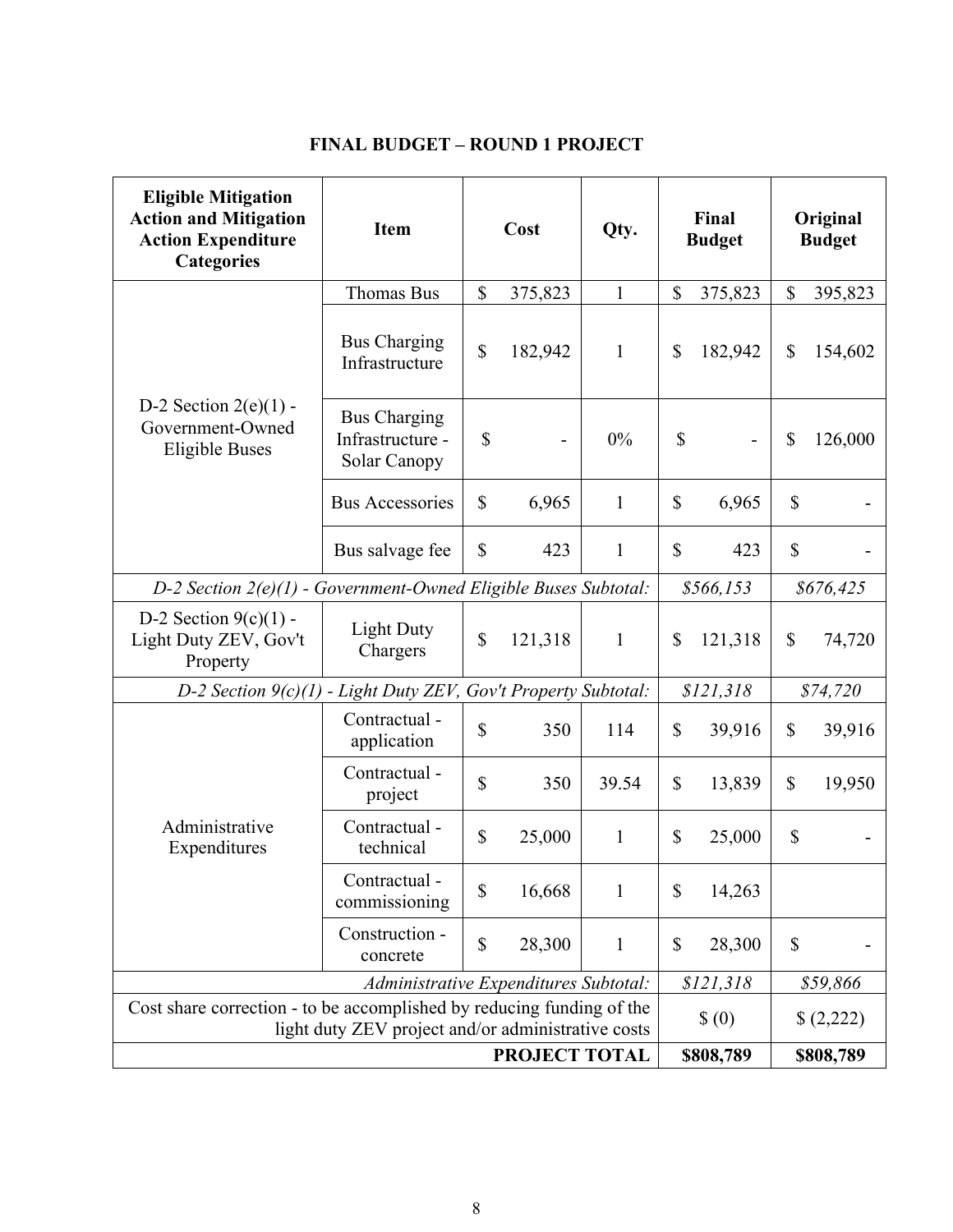| <b>Eligible Mitigation Action</b><br>and Mitigation Action<br><b>Expenditure Categories</b> | <b>Item</b>                                                   | Cost                     | Qty.                   | <b>Revised</b>                       | Original                            |
|---------------------------------------------------------------------------------------------|---------------------------------------------------------------|--------------------------|------------------------|--------------------------------------|-------------------------------------|
|                                                                                             | Electric Vehicle                                              | \$450,000                | $\mathbf{1}$           | \$<br>450,000                        | \$1,099,000                         |
|                                                                                             | Charging<br>Infrastructure -<br>DC Charger w/<br>new elec.    | \$258,765                | $\mathbf{1}$           | 258,765<br>\$                        | \$<br>188,448                       |
|                                                                                             | Charging<br>Infrastructure -<br>DC Charger                    | \$189,079                | $\mathbf{1}$           | 189,079<br>$\boldsymbol{\mathsf{S}}$ | \$<br>154,602                       |
| Government-Owned Eligible<br>Vehicles                                                       | Charging<br>Infrastructure -<br>DC Charger w/<br>new electric | \$175,000                | $\mathbf{1}$           | 175,000<br>$\mathbb{S}$              | \$                                  |
|                                                                                             | Charging<br>Infrastructure -<br>Solar Canopy                  | \$278,603                | 75%                    | 208,952<br>$\mathbb{S}$              | \$<br>129,780                       |
|                                                                                             | Other - vehicle<br>accessories                                | \$5,000                  | $\mathbf{1}$           | \$<br>5,000                          | \$                                  |
|                                                                                             | Other - salvage<br>fee                                        | \$5,000                  | $\mathbf{1}$           | $\mathbb{S}$<br>5,000                | $\mathcal{S}$<br>5,000              |
| $D-2$ Section $2(e)(1)$ - Government-Owned Eligible Buses Subtotal:                         |                                                               |                          |                        | \$1,291,796                          | \$1,571,830                         |
|                                                                                             | First Level 2<br>Charger                                      | \$17,486                 | $\mathbf{1}$           | $\mathbb{S}$<br>17,486               | \$<br>17,486                        |
|                                                                                             | Each Add'l<br>Level 2 Charger                                 | \$15,234                 | 1                      | 15,234<br>\$                         | $\boldsymbol{\mathsf{S}}$<br>31,474 |
| D-2 Section $9(c)(1)$ - Light<br>Duty ZEV, Gov't Property                                   | First Level 3<br>Charger                                      | \$151,942                | $\mathbf{1}$           | $\mathbb{S}$<br>151,942              | \$                                  |
|                                                                                             | Each Add'l<br>Level 3 Charger                                 | \$102,711                | $\boldsymbol{0}$       | $\mathbb{S}$                         | \$                                  |
|                                                                                             | Charging<br>Infrastructure -<br>Solar Canopy                  | \$278,603                | 25%                    | $\boldsymbol{\mathsf{S}}$<br>69,651  | $\mathcal{S}$<br>43,260             |
| D-2 Section 9(c)(1) - Light Duty ZEV, Gov't Property Subtotal:                              |                                                               | $\mathcal{S}$<br>254,313 | $\mathcal S$<br>92,220 |                                      |                                     |

# **REVISED BUDGET – ROUND 2 PROJECT**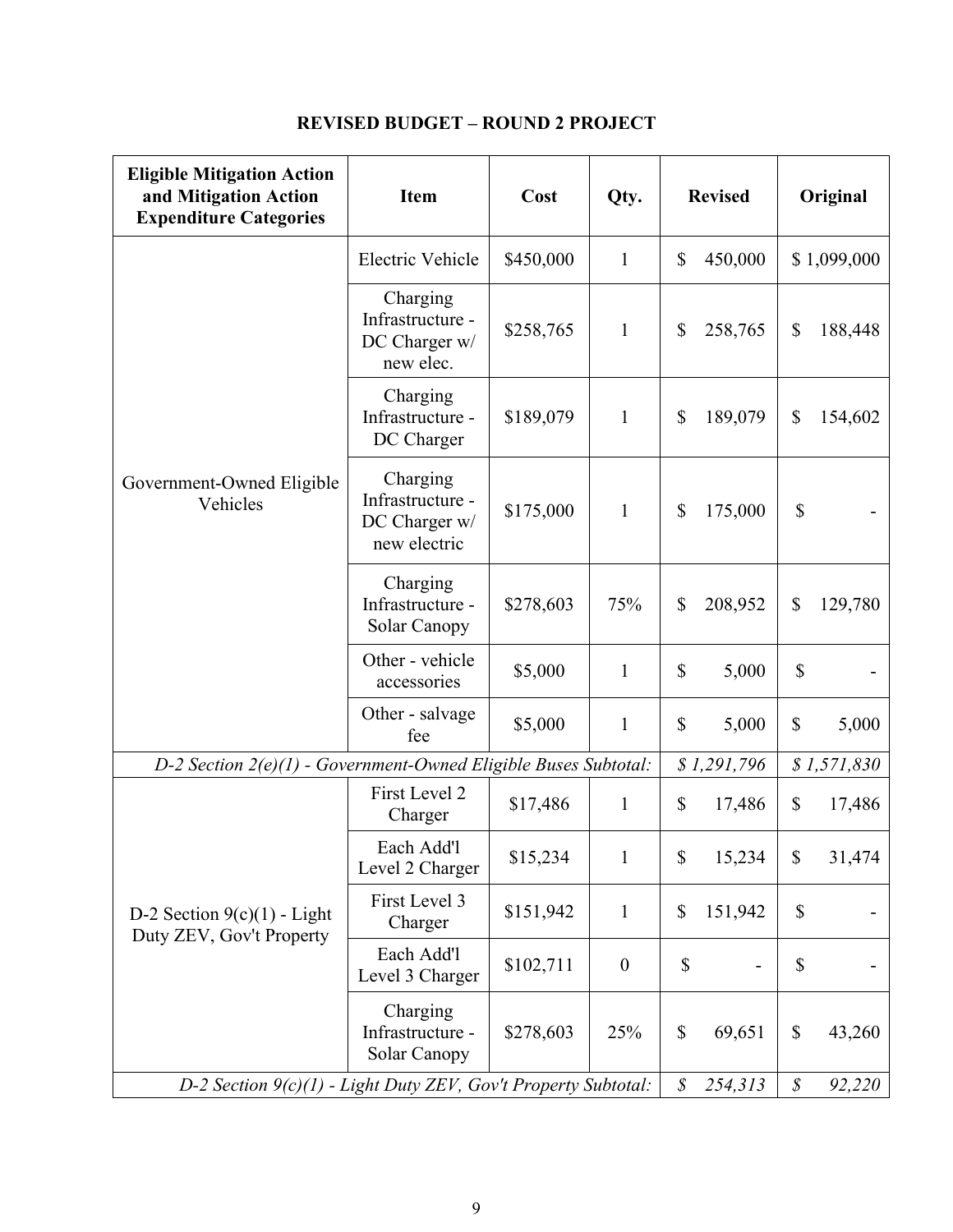| Administrative Expenditures                                                                                                 | Contractual -<br>application | \$350                | 36.1           | $\mathcal{S}$ | 12,635      | $\mathbb{S}$  | 12,635      |
|-----------------------------------------------------------------------------------------------------------------------------|------------------------------|----------------------|----------------|---------------|-------------|---------------|-------------|
|                                                                                                                             | Contractual -<br>project     | \$350                | 50             | $\mathbb{S}$  | 17,500      | \$            | 17,500      |
|                                                                                                                             | Construction -<br>concrete   | Item cost<br>bundled | Bundle<br>est. | \$            | 110,000     | \$            | 100,000     |
|                                                                                                                             | Construction                 | Item cost<br>bundled | Bundle<br>est. | \$            | 106,571     | $\mathcal{S}$ |             |
| Administrative Expenditures Subtotal:                                                                                       |                              |                      |                |               | 246,706     | \$            | 135,135     |
| Cost share correction - to be accomplished by reducing funding of the<br>light duty ZEV project and/or administrative costs |                              |                      |                |               | (1, 133)    | \$            | (7,503)     |
| PROJECT TOTAL                                                                                                               |                              |                      |                |               | \$1,791,682 |               | \$1,791,682 |

# **SUMMARY OF ALL COSTS EXPENDED ON THE ROUND 2 PROJECT**

The costs expended thus far are:

| Date     | Payee                   | Description               | Amount |            |
|----------|-------------------------|---------------------------|--------|------------|
| 12/8/20  | Askman Law PO259121     | Contractual               | \$     | 980.00     |
| 12/16/20 | Francis Solar PO253969  | Tahlequah Casino GP-01229 | \$     | 68,500.00  |
| 1/12/21  | PO260098                | Backpack sprayer          | \$     | 1,755.16   |
| 1/28/21  | Francis Solar PO253969  | Tahlequah Casino GP-01229 | \$     | 215,000.00 |
| 4/15/21  | Askman Law PO263938     | Contractual               | \$     | 5,565.00   |
| 5/13/21  | Francis Solar PO253969  | Tahlequah Casino GP-01229 | \$     | 18,065.00  |
| 6/22/21  | Francis Solar PO266689  | Markoma GP-01246          | \$     | 8,840.00   |
| 7/8/21   | Francis Solar PO266676  | SHS GP-01240              | \$     | 1,260.00   |
| 7/8/21   | Francis Solar PO266676  | SHS GP-01240              | \$     | 71,200.00  |
| 7/21/21  | Francis Solar PO#266689 | Markoma GP-01246          | \$     | 5,893.00   |
| 7/21/21  | Francis Solar PO266676  | SHS GP-01240              | \$     | 68,500.00  |
| 9/30/21  | Askman Law PO272880     | Contractual               | Ś      | 3,395.00   |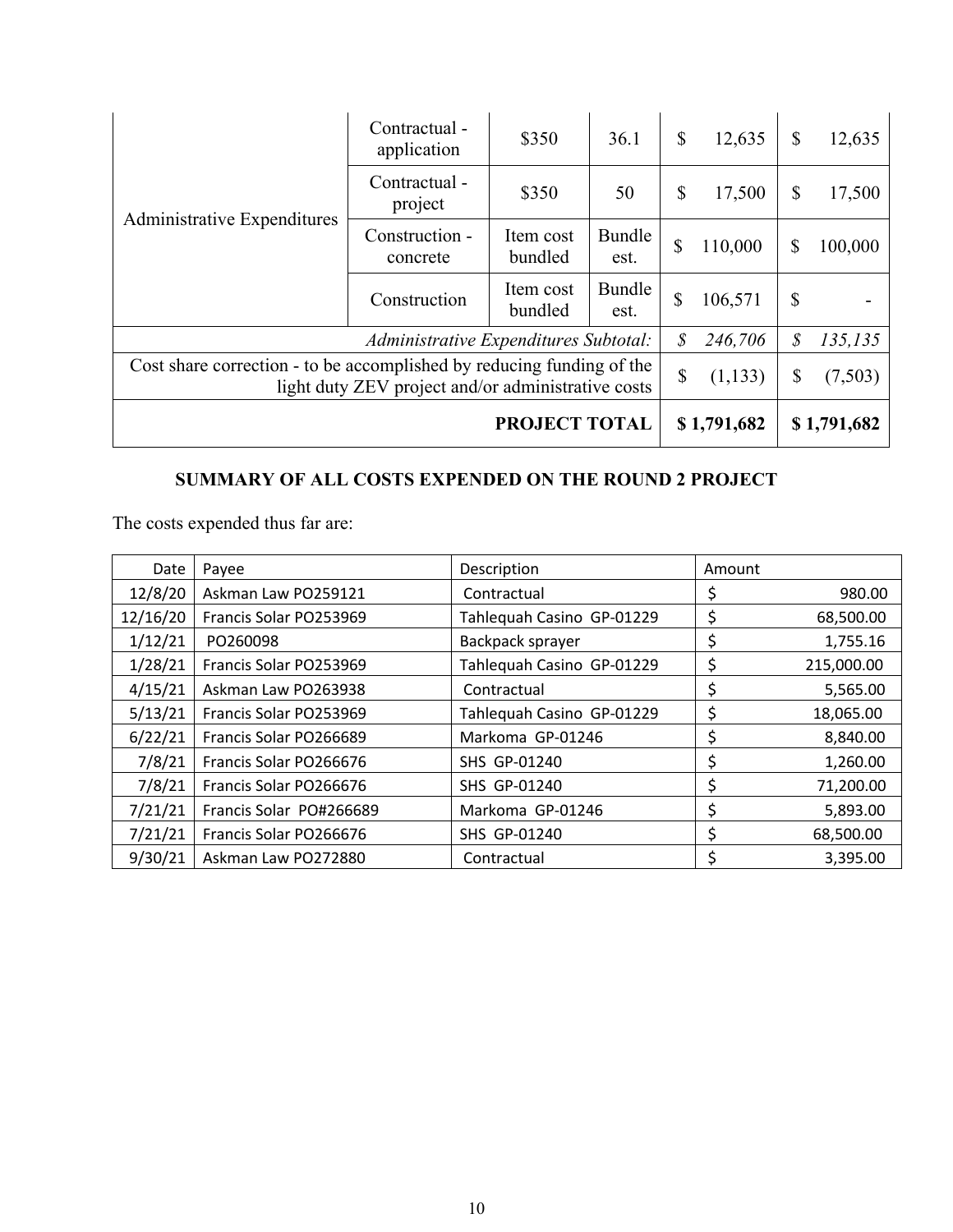| <b>Eligible Mitigation Action</b><br>and Mitigation Action<br><b>Expenditure Categories</b> | <b>Item</b>                                                | Cost                                  | Qty.         | <b>Total</b> |  |  |
|---------------------------------------------------------------------------------------------|------------------------------------------------------------|---------------------------------------|--------------|--------------|--|--|
|                                                                                             | Box truck                                                  | \$327,498                             | $\mathbf{1}$ | \$327,498    |  |  |
|                                                                                             | Dump truck                                                 | \$375,000                             | $\mathbf{1}$ | \$375,000    |  |  |
|                                                                                             | Dump truck<br>shipping                                     | \$10,000                              | $\mathbf{1}$ | \$10,000     |  |  |
|                                                                                             | <b>Water Truck</b><br>\$375,000                            |                                       | $\mathbf{1}$ | \$375,000    |  |  |
| D-2 Sections $1(f)(4)$ and                                                                  | <b>Water Truck</b><br>shipping                             | \$10,000                              | $\mathbf{1}$ | \$10,000     |  |  |
| $6(e)(4)$ - Government-<br>Owned Eligible Medium and<br>Large Vehicles                      | Charging<br>Infrastructure -<br>DC Charger w/<br>new elec. | \$188,448                             | 1            | \$188,448    |  |  |
|                                                                                             | Charging<br>Infrastructure -<br>DC Charger                 | \$154,602                             |              | \$154,602    |  |  |
|                                                                                             | Charging<br>Infrastructure -<br>Solar Canopy               | \$173,040                             | $\mathbf{1}$ | \$173,040    |  |  |
|                                                                                             | Other - vehicle<br>salvage fee                             | \$5,000                               | 3            | \$15,000     |  |  |
| Government-Owned Eligible Medium and Large Vehicles Subtotal:                               |                                                            |                                       |              | \$1,628,588  |  |  |
| D-2 Section $9(c)(1)$ - Light                                                               | First Level 3<br>Charger                                   | \$125,384                             |              | \$125,384    |  |  |
| Duty ZEV, Gov't Property                                                                    | Each Add'l<br>Level 3 Charger                              | \$112,846                             | 1            | \$112,846    |  |  |
|                                                                                             | Light Duty ZEV, Gov't Property Subtotal:                   |                                       |              | \$238,230    |  |  |
|                                                                                             | Contractual -<br>application by<br>\$30,477<br>Askman Law  |                                       | See Quote    | \$30,477     |  |  |
| Administrative Expenditures                                                                 | Construction at<br>1st charging site                       | \$100,000                             | See Quote    | \$100,000    |  |  |
|                                                                                             | Construction at<br>2d charging site                        | \$100,000                             | See Quote    | \$100,000    |  |  |
|                                                                                             |                                                            | Administrative Expenditures Subtotal: |              | \$230,477    |  |  |
| PROJECT TOTAL<br>\$2,097,295                                                                |                                                            |                                       |              |              |  |  |

# **BUDGET – ROUND 3 PROJECT**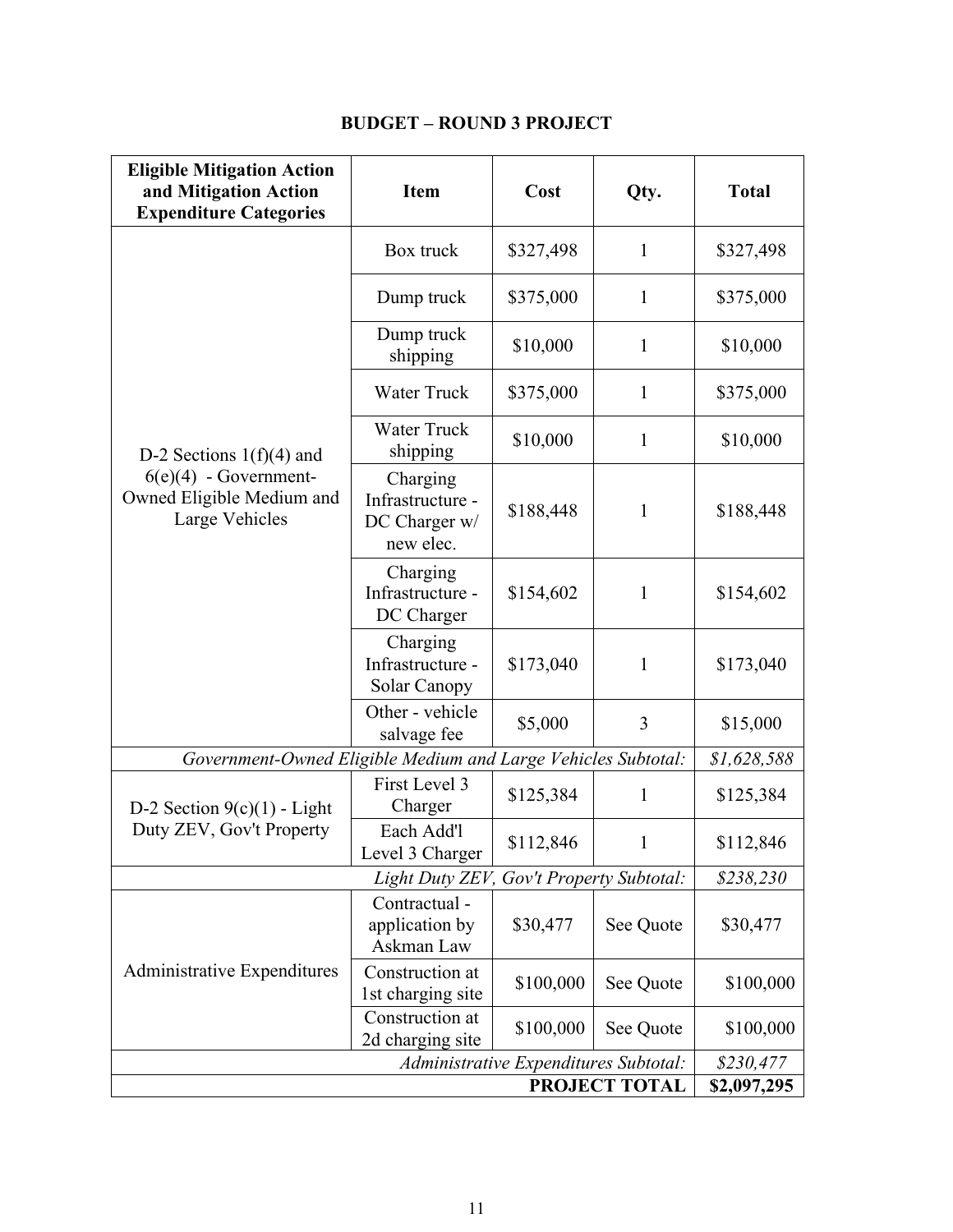# **SUMMARY OF ALL COSTS EXPENDED ON THE ROUND 3 PROJECT**

The costs expended thus far are:

\$9,471.06 for Contractual – application

| <b>Eligible Mitigation Action</b><br>and Mitigation Action<br><b>Expenditure Categories</b> | <b>Item</b>                                           | Cost      | Qty.           | <b>Total</b>                        | % Paid<br>by the<br><b>Trust</b> |
|---------------------------------------------------------------------------------------------|-------------------------------------------------------|-----------|----------------|-------------------------------------|----------------------------------|
|                                                                                             | Electric Box<br>truck                                 | \$327,498 | $\mathbf{1}$   | \$327,498                           | 100%                             |
|                                                                                             | <b>Electric Dump</b><br>truck                         | \$375,000 | $\mathbf{1}$   | \$375,000                           | 100%                             |
|                                                                                             | Dump truck<br>shipping                                | \$10,000  | $\mathbf{1}$   | \$10,000                            | 100%                             |
|                                                                                             | <b>Electric Water</b><br>Truck                        | \$375,000 | $\overline{2}$ | \$750,000                           | 100%                             |
| D-2 Sections $1(f)(4)$ , $2(e)(2)$ ,                                                        | <b>Water Truck</b><br>shipping                        | \$10,000  | $\overline{2}$ | \$20,000                            | 100%                             |
| $2(e)(4)$ , and $6(e)(4)$ -<br>Government-Owned Eligible                                    | <b>Electric Thomas</b><br><b>Bus</b>                  | \$375,823 | $\mathbf{1}$   | \$375,823                           | 100%                             |
| Medium and Large Vehicles                                                                   | Charging<br>Infrastructure -<br>DC Charger            | \$369,973 | $\overline{2}$ | \$739,946                           | 100%                             |
|                                                                                             | Charging<br>Infrastructure -<br>Solar Canopy          | \$173,040 | $\mathbf{1}$   | \$173,040                           | 100%                             |
|                                                                                             | Diesel Box<br>Truck                                   | \$97,997  | $\overline{2}$ | \$195,994                           | 100%                             |
|                                                                                             | Other - vehicle<br>salvage fee                        | \$1,000   | $\overline{7}$ | \$7,000                             | 100%                             |
| Government-Owned Eligible Medium and Large Vehicles Subtotal:                               |                                                       |           |                | \$2,974,301                         |                                  |
| D-2 Section $9(c)(1)$ - Light                                                               | First Level 3<br>Charger                              | \$125,384 | 1              | \$<br>125,384                       | 100%                             |
| Duty ZEV, Gov't Property                                                                    | Each Add'l<br>Level 3 Charger                         | \$112,846 | $\overline{2}$ | \$<br>225,692                       | 100%                             |
| Light Duty ZEV, Gov't Property Subtotal:                                                    |                                                       |           | 351,076<br>\$  |                                     |                                  |
| Administrative Expenditures                                                                 | Contractual -<br>application by<br>Askman Law<br>Firm | \$40,361  | See Quote      | $\boldsymbol{\mathsf{S}}$<br>40,361 | 100%                             |

## **BUDGET – ROUND 4 PROJECT**